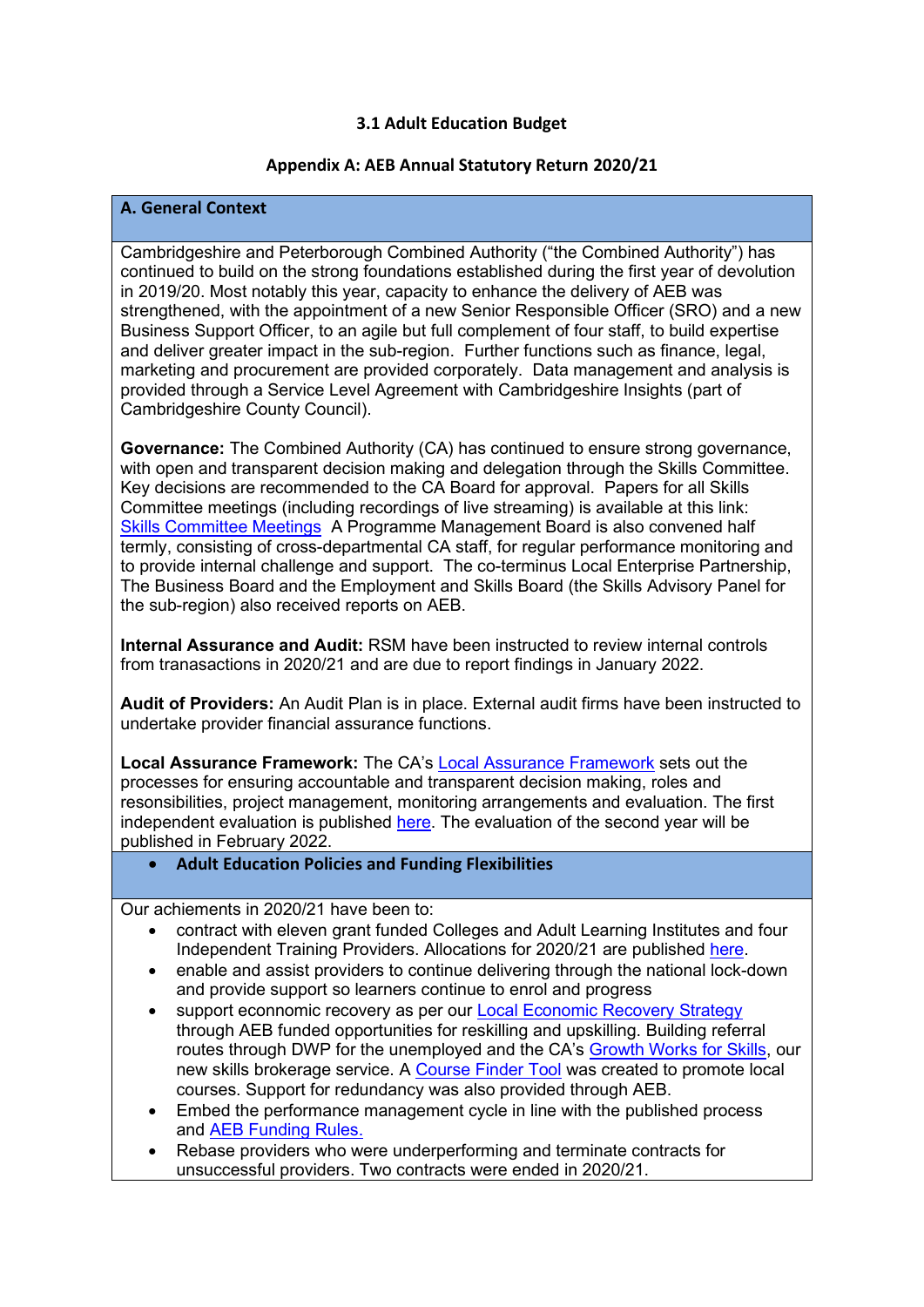- Provide system-leadership, utilising AEB to promote co-operation and partnership in the furtherance of our [AEB Commissioning Strategy](https://cambridgeshirepeterborough-ca.gov.uk/wp-content/uploads/documents/skills/adult-education-budget/AEB-Commissioning-Strategy-2020-25-v2.pdf)
- Introduce an Innovation Fund small grants programme, utilising the AEB underspend from 2019/20, match-funded with Local Growth Fund to provide a mix of capital and revenue grants to drive forward innovative practice. Fourteen projects were supported for funding of £0.5m.
- Work towards co-design and co-production with providers and stakeholders, to build trust and partnership. To improve the local skills system through regular briefings, intelligence sharing and input into CA policy and process development.
- Consult with providers, local stakeholders and citizens on future funding flexibilities and priorities (nearly 100 people replied to our open AEB consultation in February)
- Implemented a responsive commissioning process to bring new providers onboard. Four new providers have commenced delivery to fill gaps in provision
- Ensured a 'soft-landing' for the Level 3 Adult Offer from April 2021. Commissioned and implemented a promotional campaign ['Unlock with Level 3'](https://unlockwithlevel3.co.uk/) to promote the Level 3 Offer to potential learners
- Greatly increased the communications function and number of press releases, with regular coverage in local publications and social media channels to promote AEB and the impact in our local communities. Improved the information available on the CA's website.

The following funding flexibilities were provided in 2020/21:

- Fully funded first full level 2 qualification for all ages
- Fully funded English for Speakers of Other Languages (ESOL)
- Low wage thereshold set at £18,000 before fees become payable
- A four per cent funding uplift for the 20 per cent most deprived post-codes (IMD 2019)

### **B. Spend from AEB in 2020/21**

| <b>Income</b>                          |             |
|----------------------------------------|-------------|
| <b>ESFA Grant</b>                      | £13,288,322 |
| Underspend from previous Academic Year | £345,800    |
| <b>Total Income</b>                    | £13,634,122 |
|                                        |             |
| <b>Expenditure</b>                     |             |
| Programme Costs                        | £377,037    |
| <b>Grant Providers</b>                 | £8,799,711  |
| <b>ITPs</b>                            | £867,935    |
| <b>Innovation Fund</b>                 | £203,928    |
| <b>Sector Based Work Academies</b>     | £5,541      |
| <b>High Value Courses</b>              | £37,927     |
| Level 3 NSF                            | £75,048     |
| <b>Total Spend</b>                     | £10,292,079 |

### **C. Analysis of Delivery in the Area**

The following table sets-out the overall participation for the 2020/21 academic year: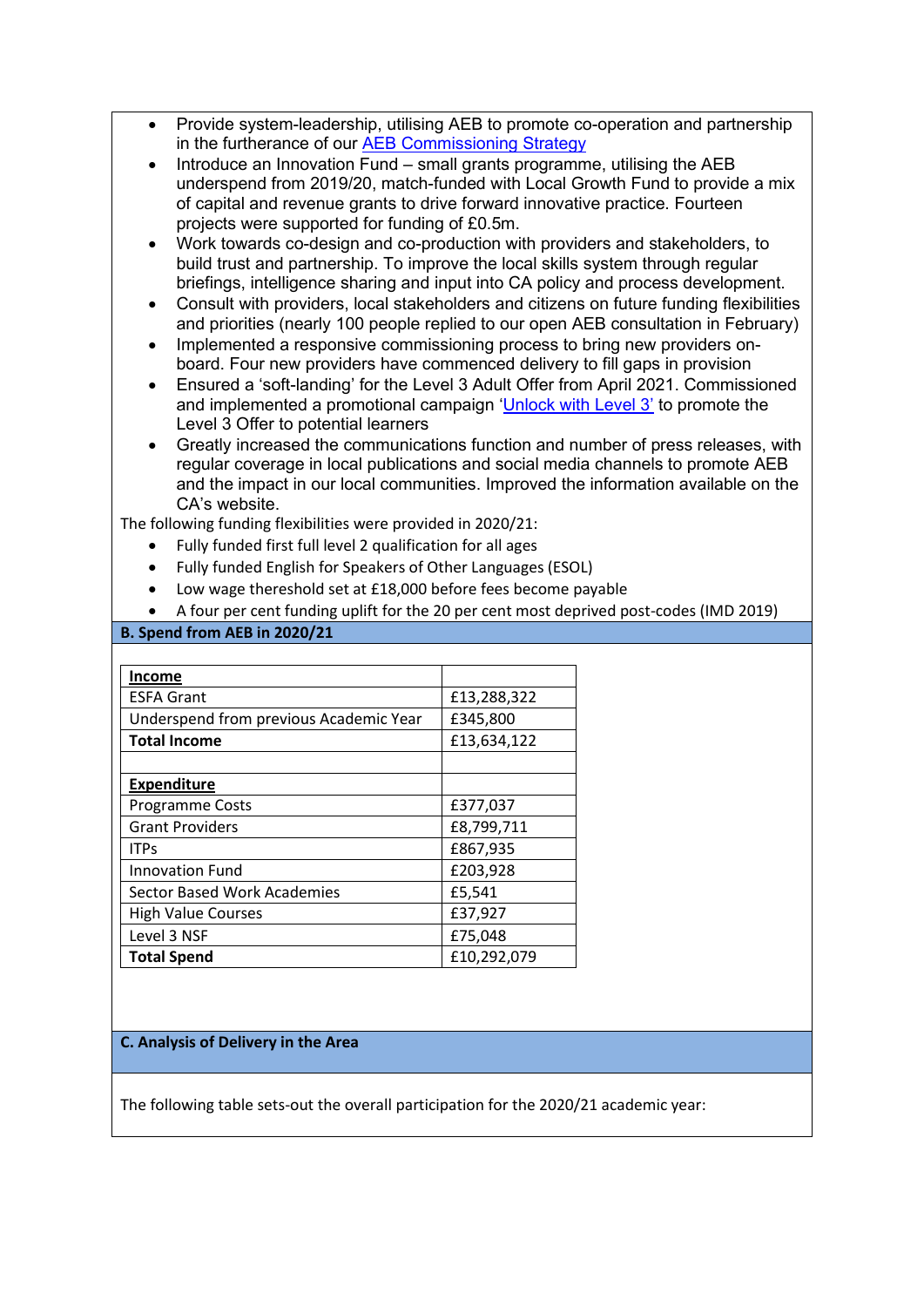| <b>Overall Participation in AEB Funded Provision</b>       |       |                                             |  |  |  |  |  |
|------------------------------------------------------------|-------|---------------------------------------------|--|--|--|--|--|
| <b>Funding Category 2020/21</b>                            |       | Learner Participation* Number of Enrolments |  |  |  |  |  |
| Adult Skills Learning (Including Learning Support Funding) | 7,512 | 11,848                                      |  |  |  |  |  |
| <b>Community Learning</b>                                  | 2.794 | 3,512                                       |  |  |  |  |  |
| <b>Total</b>                                               | 9,802 | 15,360                                      |  |  |  |  |  |
|                                                            |       |                                             |  |  |  |  |  |

Source – Individualised Learner Record (2020/21, R14), Education and Skills Funding Agency

NOTE: \*Learners are counted using a count of UKPRN+Learner Reference Number. A learner who has taken part in learning across multiple providers may, therefore, be double counted. As a learner can enrol in multiple learning aims an individual may have taken part in both Adult Skills and Community Learning aims. Therefore the total will not equal an addition between the number of Adult Skills Learners and Community Learners

Compared to the 2019/20 academic year, there was a

- nine per cent increase in enrolments
- 15 per cent increase in participation

## **D. Local Impact**

### **Learners Exercising their Statutory Entitlement to Full Funding**

The following table sets out the number of learners, enrolments and adult skills funding that were a part of the legal entitlement for eligible learners. That is:

• English and maths, up to and including level 2, for residents who have not previously attained a GCSE grade A\* - C or grade 4, or higher, for residents aged 19 and over

• First full qualification at level 2 for residents irrespective of age; and

• First full qualification at level 3 for residents aged 19 to 23

| Entitlement 2020/21       |       | Learner Participation* Number of Enrolments |  |  |
|---------------------------|-------|---------------------------------------------|--|--|
| <b>Digital</b>            | 11    | 15                                          |  |  |
| English                   | 864   | 923                                         |  |  |
| <b>Maths</b>              | 743   | 791                                         |  |  |
| Level 2                   | 41    | 41                                          |  |  |
| Level 3                   | 140   | 142                                         |  |  |
| <b>All Entitlement</b>    | 1,490 | 1,912                                       |  |  |
| Non-Entitlement           | 6,321 | 9,936                                       |  |  |
| <b>Total Adult Skills</b> | 7.512 | 11,848                                      |  |  |
|                           |       |                                             |  |  |

Source – Individualised Learner Record (2020/21, R14), Education and Skills Funding Agency

NOTE: \*Learners are counted using a count of UKPRN+Learner Reference Number. A learner who has taken part in learning across multiple providers may, therefore, be double counted. As a learner can enrol in multiple learning aims an individual may have taken part in both Adult Skills and Community Learning aims. Therefore the total will not equal an addition between the number of Adult Skills Learners and Community Learners

#### **E. Achievmements**

The following table shows the enrolments for 2020/21 against their completion status: